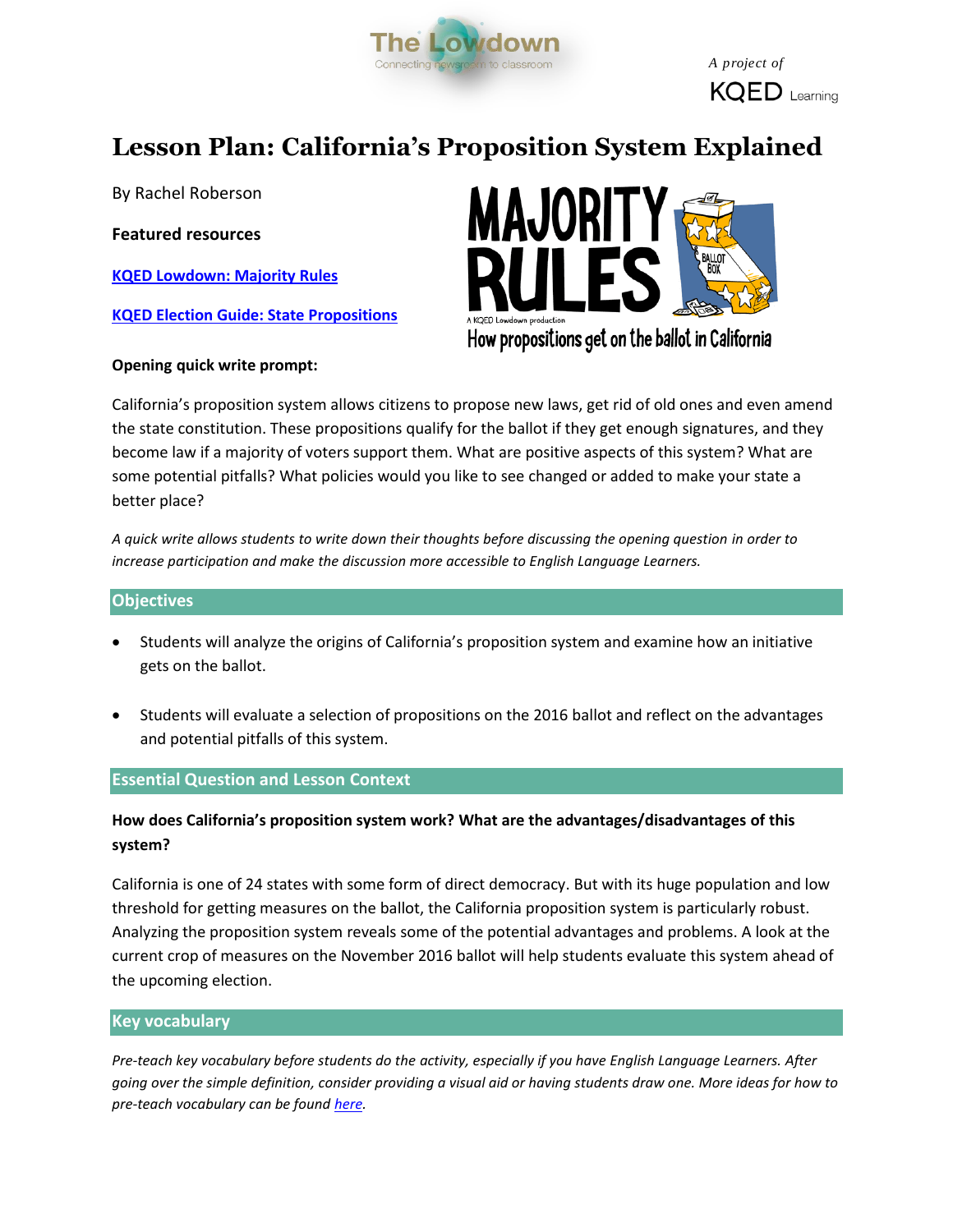

 *A project of*



| Word                   | Simple definition                                                                                                                        |
|------------------------|------------------------------------------------------------------------------------------------------------------------------------------|
| Direct democracy (n.)  | A system allowing citizens to vote directly on laws and policies (rather than only<br>electing representatives to create laws for them). |
| Eligible (adj.)        | Having the right to do or obtain something; satisfying the appropriate conditions                                                        |
| Prominent (adj.)       | Important, well-known                                                                                                                    |
| Ripple effect (n.)     | One action influences or causes a series of other actions                                                                                |
| Straightforward (adj.) | Easy to do or understand, not complicated                                                                                                |

## **Activity**

- Individually or in small groups, students read Majority Rules: California's Proposition System [Explained](https://wp.me/p681tQ-6hh) to set the stage for the activity.
- **Examine a selection of propositions on the November ballot using [KQED's election guide](http://elections.kqed.org/measures) or another** teacher-recommended resource like [CALmatters.](https://calmatters.org/elections/) Students can explore the ballot measures individually or in small groups based on the model below.
- **Model:** Choose one current ballot proposition to examine as a class. Point out what a Yes or No vote would mean and who is funding the measure. Write a class summary of the key elements of the proposition.
	- o **Recommended 2016 ballot initiatives to focus on:** Proposition 64 (legalizes marijuana); Proposition 51 (\$9 billion bond measure for K-12 and community college school construction); Proposition 67 (eliminates single-use plastic bags statewide); and Proposition 58 (eliminates law that requires English-only instruction in schools
- Think-Pair-Share or quick write: Do you think all California voters should have a chance to vote on these issues? Why or why not?

## **Discussion questions**

Explain in your own words how California's proposition process works.